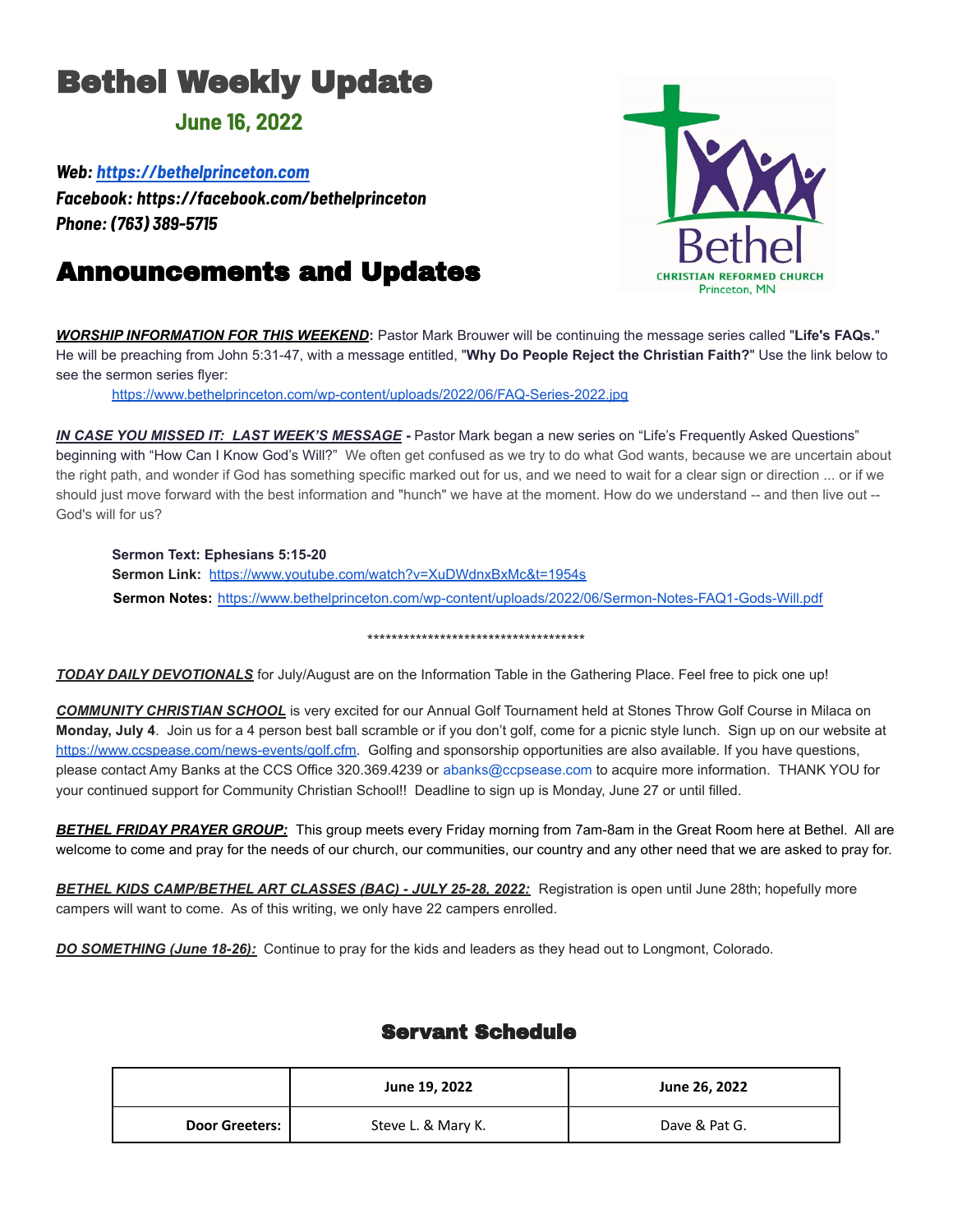| <b>Christ Candle:</b>       | Hanna M.              | Arielle S.            |  |
|-----------------------------|-----------------------|-----------------------|--|
| <b>Coffee Café:</b>         | Marlys T. / Jody R.   | Marlys T. / Karla L.  |  |
| Nursery:                    | Carol VDR / Tonnie H. | Carol VDR / Tonnie H. |  |
| <b>PowerPoint Operator:</b> | Alissa L.             | Christian S.          |  |
| <b>Second Offering:</b>     | none                  | none                  |  |

### Weekly Calendar for June 19, 2022

| Sunday, June 19  | $9:30$ am | Worship Service - Pastor Mark Brouwer |
|------------------|-----------|---------------------------------------|
| Tuesday, June 21 | 9:00am    | Coffee Break Leadership Meeting       |
| Friday, June 24  | 7:00am    | Prayer Group                          |
| Sunday, June26   | 9:30am    | Worship Service - Pastor Mark Brouwer |

## We are Family Prayer Corner

#### **Praises:**

- **Deacons: Joel T. Linda Z. Gene F. Dan W. Pat G.** They see that our offerings are used for their intended purpose and keep the building and grounds looking nice
- **Chuck Kingsbury** is home with his Lord and Savior, Jesus Christ!
- **Do Something Leadership:** Mitch & Ali DH, Erick & Marlee F., and Andrea H.

#### **Requests:**

- **Lavonne Whittemore's niece:** Nicole McCoy passed away yesterday. Prayers for new husband, her parents, and the rest of her family.
- Shirley Jones' nephew: passed away unexpectedly this past Sunday. Prayers for his brothers, his two nephews and the rest of the family.
- **Terry Reed:** is in the Cambridge Hospital. Pray for the doctors to determine the best course of treatment. Prayers for Ginny and the rest of his family.
- **Phyllis Kingsbury & family:** Pray for peace and comfort following the passing of her husband, Chuck
- **Coffee Break Leadership Meeting:** Pray for the plans for the start of Coffee Break in the fall, God's leading in the lives of those who would like to help with Coffee Break, and for the ladies who will be attending.
- Lisa Carman: Pray for health and recovery for father (Ron), sister-in-law (Hope) and Hope's daughter, Haylee.
- All those who are suffering with or recovering from COVID19.
- **● The war on Ukraine:** Protection for Ukrainians and that sanctions and pressure will end the invasion.
- **Pray** for all those battling addiction.

*Our prayer team is here to pray for you! Please reach out via our comment card, call the office or email [bethelprinceton@gmail.com.](mailto:bethelprinceton@gmail.com)*